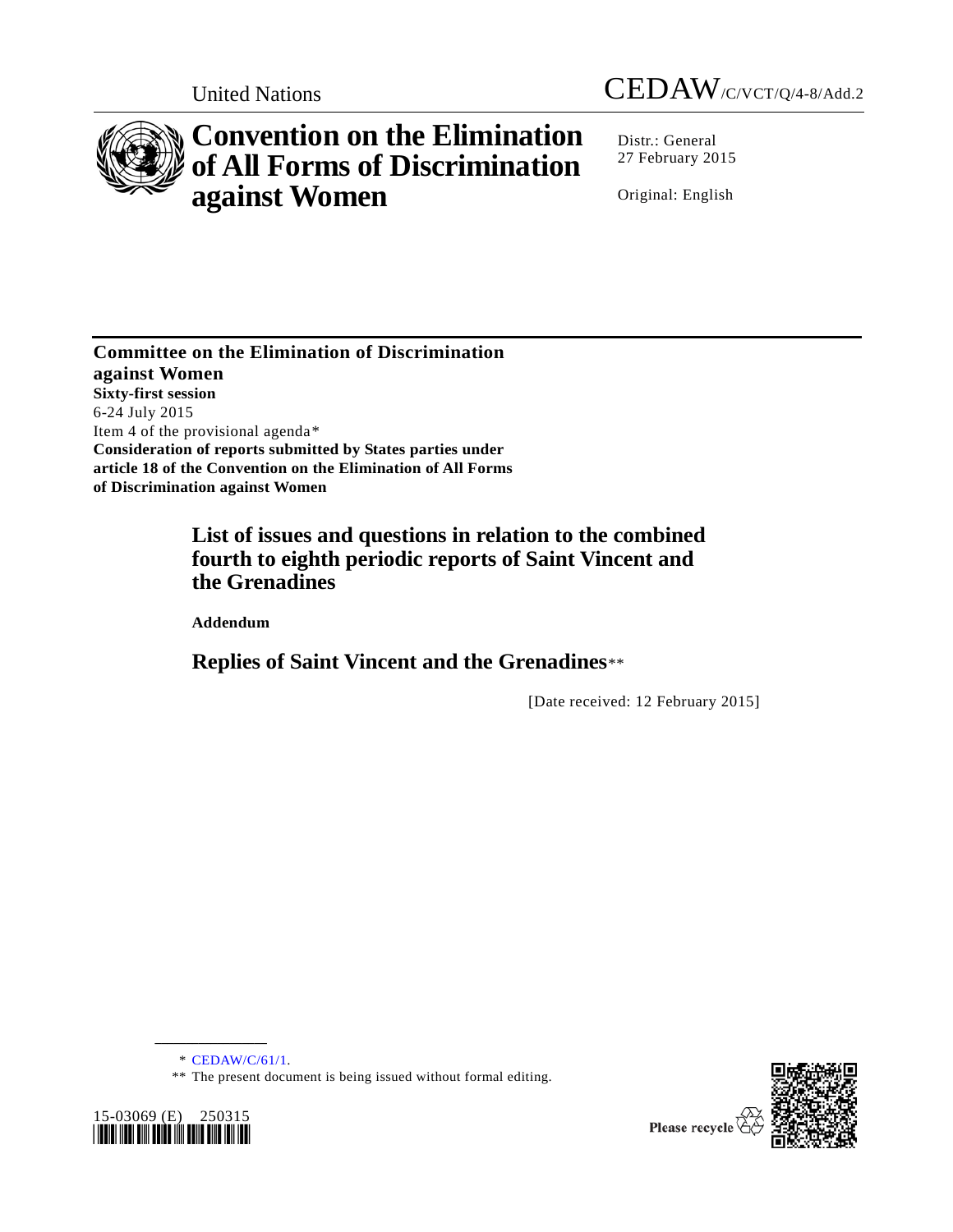### **Constitutional, legislative and institutional framework**

1. Saint Vincent and the Grenadines engaged in its referendum exercise in 2009, not in 2010. Article 13 of the Constitution prohibits discrimination on the grounds of sex. What the State of Saint Vincent and the Grenadines was seeking to achieve with the referendum was to strengthen that provision and an entire package of rights for all persons, including women. The State is committed to strengthening same though legislation. It is unlikely in the short to medium term that constitutional amendments, which require a two-thirds majority in a popular referendum, would be scheduled.

Saint Vincent and the Grenadines is committed to achieving the aims outlined in Article 2 of the Convention but the State does not start with a blank slate. There is substantial protection already for women in existing legislation and at common law through judge-made law.

The provisions of the Laws of Saint Vincent and the Grenadines are not discriminatory against women but the State seeks always in practical terms through further statute law and administrative provisions to ensure that the laws protecting women are given optimal practical meaning.

2. 2) Section 146 of the Criminal Code criminalises buggery in the following terms:

Any person who —

- *(a) commits buggery with any other person;*
- *(b) commits buggery with an animal; or*

*(c) permits any person to commit buggery with him or her, is guilty of an offence and liable to imprisonment for ten years.*

Section 148 of the Criminal Code criminalises "indecent practices between persons of the same sex" in the following terms:

*Any person who, whether in public or private, commits any act of gross indecency with another person of the same sex, or procures or attempts to procure another person of the same sex to commit an act of gross indecency with him or her, is guilty of an offence and liable to imprisonment for five years.*

These provisions have existed from time immemorial and the precepts underlying them have overwhelming public support in our Christian society, which adopts this bundle of Judeo-Christian values in our Caribbean context. However, the State acknowledges that changes in these values are occurring particularly among sections of the young people, largely as a consequence of influences from outside. This matter therefore is always under review; and the Committee ought to appreciate all these national sensitivities and the existing value system.

#### **National Machinery for the advancement of women**

3. **a)** What is now known as the "Gender Affairs Division" was formerly the Women's Desk. The Desk was established as a Desk in 1985 during the Decade for Women under the auspices of the Ministry of Tourism, Aviation, Culture and Women's Affairs. This Desk was to inform Government on policy relating to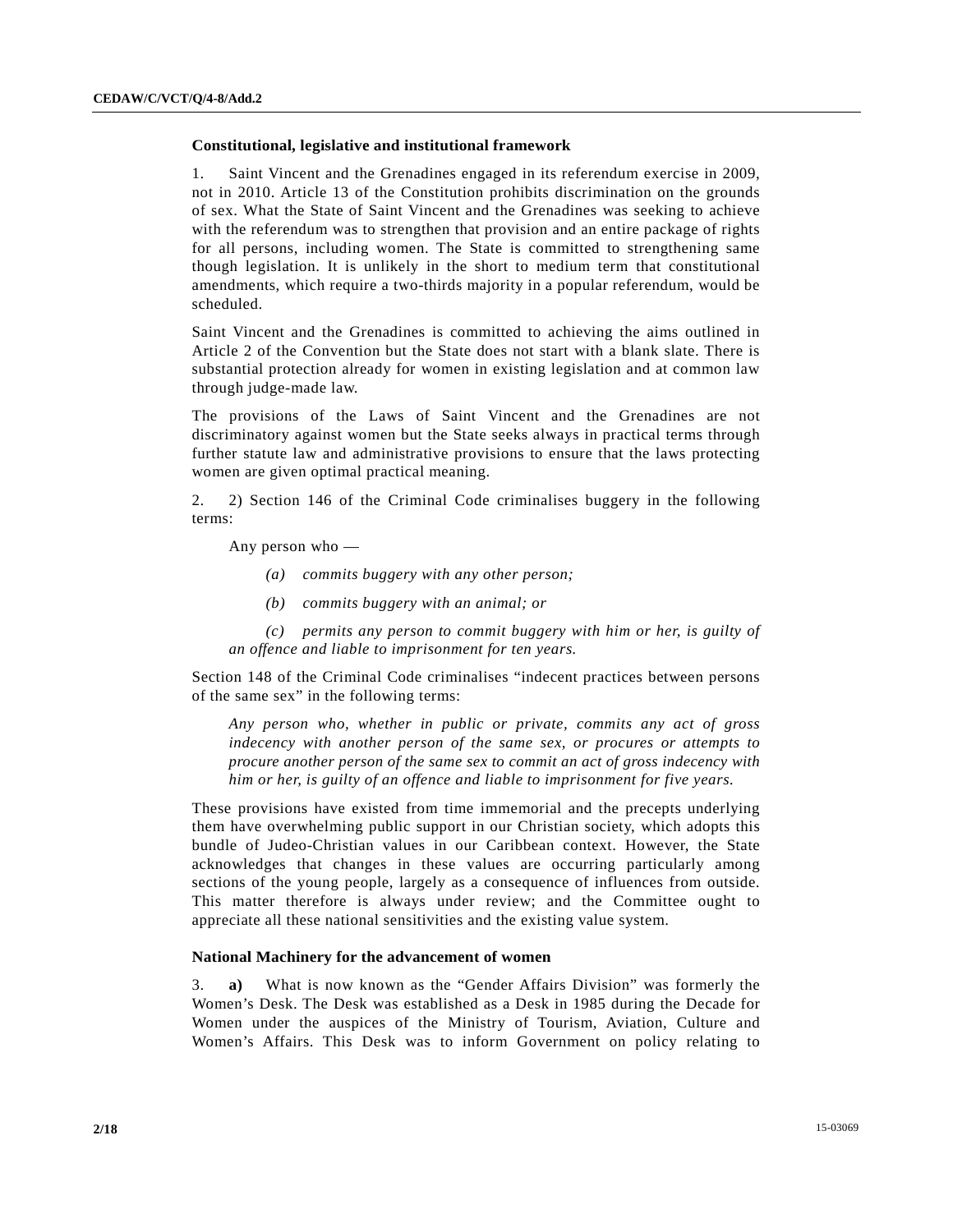Women and to be the co-coordinating link between government ministry and agencies and women's organizations.

In 1987 the Desk was upgraded to a Division of Women's Affairs. The Division's main thrust was to help women recognize and realize their full potential as individuals and create awareness for their integration in national development in partnership with men.

The Women's Affairs Department was changed to Gender Affairs Division during the First Sitting of the Eight Parliament on December 29th 2005. Since then, the Division has been located under the Ministry of National Mobilisation, Social Development, Gender, The Family and Youth and was given the mandate to restructure, catering to Gender mainstreaming. With this new mandate the Division has been working at incorporating gender issues into the national agenda.

The Division's present mission is to build a society where Vincentian men and women have equal access to opportunities as partners in shaping the social, cultural, spiritual, economical and political development of Saint Vincent and the Grenadines.

### **b) In 2004, Gender Mainstreaming took off to a promising start**

The main aim of aim of the Gender Affairs Division is to ensure that gender mainstreaming is effectively taking place in Saint Vincent and the Grenadines. To achieve this outcome, representatives from the Ministry of Finance, the Gender Affairs Division and a team of Gender Experts will work together to define and design strategies to engage gender analysis in Ministry of Finance operations, including budget planning and other economic policy formulation and planning. Specific activities include setting-up a process that supports the advisory and strategic role that the Gender Affairs Division has to play in mainstreaming gender in the Ministry of Finance, and providing training on gender mainstreaming and gender mainstreaming tools to officials in both departments.

### **c) The Human and Financial Resources**

The Gender Affairs Division budgetary allocation is not standard; it is a three-year rolling budget.

#### **2012 2013 2014**

221,432 252,262 238,031

Presently, the staff of the Gender Affairs Division comprises four (4) permanent staff members, one appointed officer and a clerk/typist totalling six (6) persons overall.

4. Support is also provided to the National Council of Women which is a Non-Governmental umbrella body representing various women's organizations. Collaboration continues between the Government and the National Council of Women in several key areas including the hosting of events to mark International Women's Day, among others. The Government of Saint Vincent and the Grenadines provides a yearly grant to the National Council of Women, which the organization utilizes to carry out its work of advocacy on women's issues.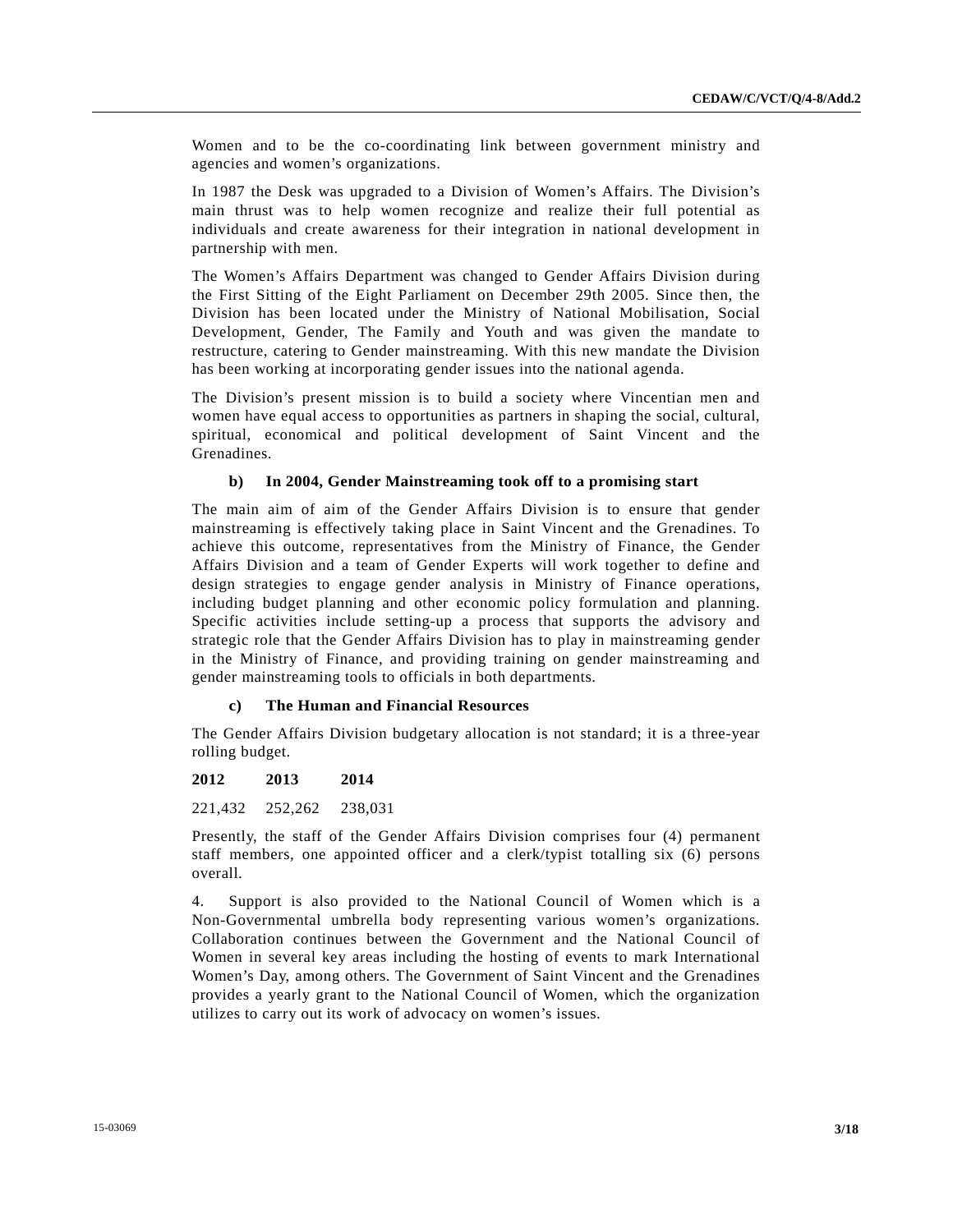### **Stereotypes and harmful practices**

5. In an effort to combat stereotypes and harmful practices, the public is sensitized through gender socialization workshops, radio programmes and literature. Also,

The Division of Gender Affairs spearheaded the initiative for a gender module to be taught and institutionalized at the Teachers Training College. The importance of teachers receiving training in gender cannot be underscored enough since the teachers interface the most with young minds.

#### **Violence against women**

6. The Division of Gender Affairs partners with the Royal Saint Vincent and the Grenadines Police Force and the Ministries of Health, Agriculture and Education. Gender focal points exist in the Central Planning and Statistical Departments, which facilitate collaboration with the Division of Gender Affairs. The Division of Gender Affairs also sits on the Task Force for Health and HIV and the Task Force for Anti-Trafficking in Persons. Recently, the Division of Gender Affairs has spearheaded a project in collaboration with the Royal Saint Vincent and the Grenadines Police Force and the Statistical Department to strengthen the data collection procedures in an effort to better record reported incidents of Domestic Violence. The Division of Gender Affairs, along with its partners, has created a database in which sex disaggregated crime data is collected. As part of this initiative there now exists sex disaggregated data on several criminalized forms of gender-based violence and this data is both collected and housed by the Royal Saint Vincent and the Grenadines Police Force. This initiative is particularly essential considering the urgent need for evidence-informed state responses. It also demonstrates the possibilities for partnerships across departments to address Gender Based Violence.

The National Action Plan and budget are being developed and the Plan has not yet been presented to Cabinet. This is presently been looked at.

7. Correction: The Committee states as follows in question 7: "The State party also mentions that two family courts in the country have jurisdiction to enforce the protections outlined in the Act". There is one family court in Saint Vincent and the Grenadines.

**a)** The Domestic Violence (Summary Proceedings) Act is both criminal and civil. For example there is a criminal sanction under the Act for a breach of a protection order. Section 5(1) of the Act renders the breach of a protection order an offence that upon conviction carries a fine not exceeding five thousand dollars or to imprisonment for a term not exceeding six months or both such fine and imprisonment. The Act itself does not criminalize domestic violence but the Criminal Code Act covers many offences, which may constitute domestic violence.

**b)** It is true that the Domestic Violence (Summary Proceedings) Act does not provide a definition of domestic violence but it does not follow that the Act does not protect against sexual violence, stalking or psychological harm. The scope of the meaning of "domestic violence" in the Act is potentially very broad because it will be interpreted by the courts with reference to the provisions of the Act and of other existing legislation and, where local legislation permits, in line with the treaty obligations of Saint Vincent and the Grenadines. Section 4 of the Act is of paramount importance to the protection of domestic violence victims. The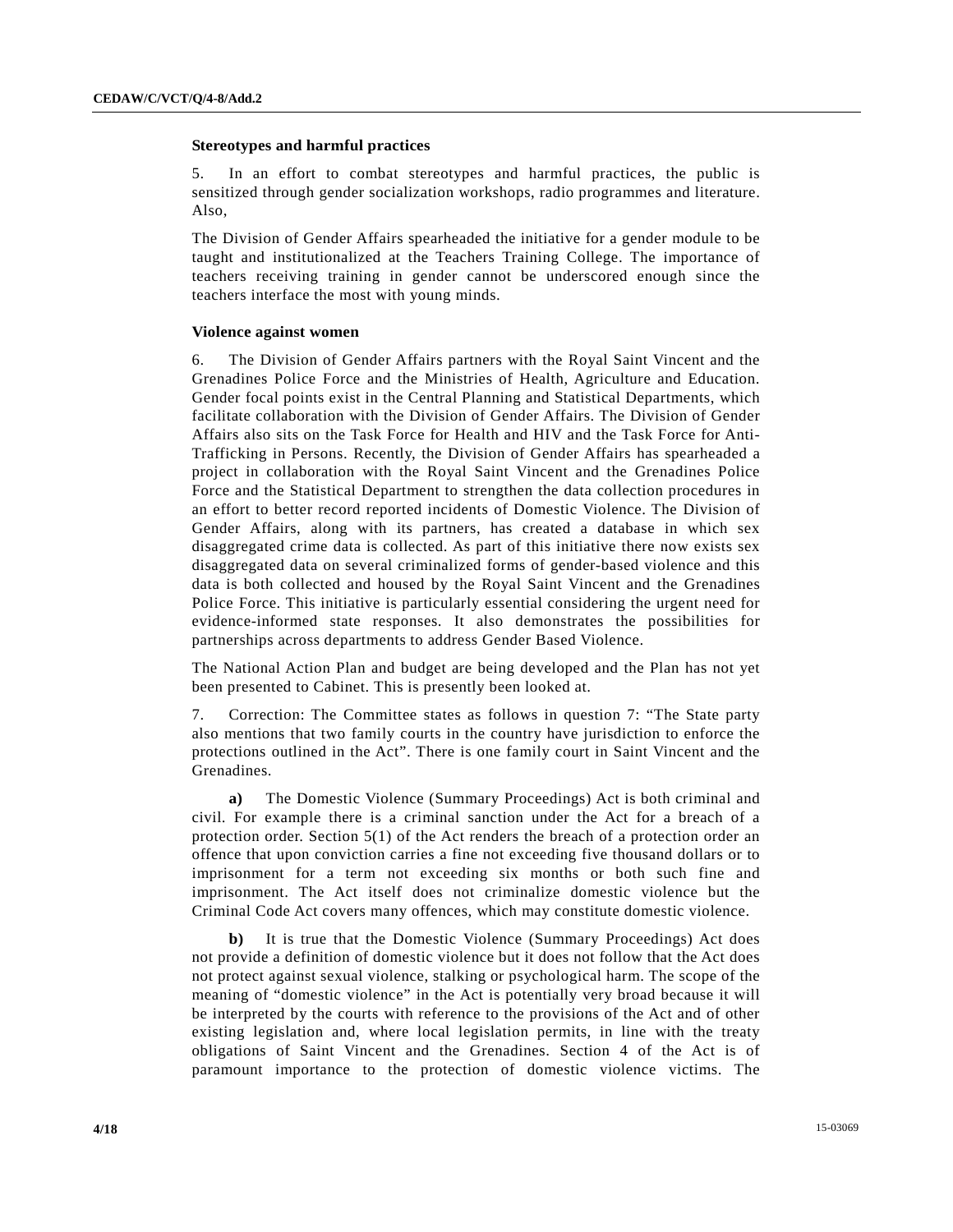protection order issued by the court may prohibit the respondent from entering or remaining in the household residence, any area specified by the court or the place of work or education of the prescribed person (victim of domestic violence).

The protection order of the court may also prohibit the respondent from molesting the prescribed person by besetting the household residence, place of work or education of the prescribed person, following or waylaying the prescribed person in any place, making persistent telephone calls to a prescribed person, or using abusive language to or behaving towards a prescribed person in any other manner which is of such nature and degree as to cause annoyance to, or result in ill-treatment of, the prescribed person. The provision to this effect contained in section 4(1)(d) of the Act is clearly aimed at preventing, among other things, stalking. Thus, the claim of the Committee that the mere fact that domestic violence is not defined in the Domestic Violence (Summary Proceedings) Act leads to a dearth of protection from stalking is contradicted by the Act itself. The Act clearly gives the court the power to issue a protection order prohibiting stalking.

Section 4(2) specifies that the court must be satisfied of one of two conditions before granting the protection order, namely, 1) that the respondent has used or threatened to use, violence against, or caused physical or mental injury to a prescribed person and is likely to do so again or 2) that the respondent has committed or attempted to commit any sexual offence listed in Part VIII of the Criminal Code or has conducted himself in such a manner which is sexually offensive, and in either case having regard to all the circumstances, the order is necessary for the protection of a prescribed person. The court may also attach a power of arrest to the order. As seen above, one of the grounds on which the court can issue the protection order is where the respondent has caused mental injury to the prescribed person and is likely to do so again. Here the Act protects victims of domestic violence from mental injury. The second ground on which the court may issue a protection order is where the respondent has committed or attempted to commit any sexual offence listen in Part VIII of the Criminal Code. This also protects victims of domestic violence from sexual violence.

Additional protection is offered by section 4(3), which allows for an application for a protection order without notice to the respondent where the court is satisfied that otherwise there might be risk to the personal safety of the prescribed person or serious or undue hardship. This application without notice, if successful, results in an interim order, which may be discharged upon the application of either party. It protects the victim of domestic violence (in the interim) until the court can hear the respondent party and make a final order.

Other sections in the Domestic Violence (Summary Proceedings) Act provide for the grant of occupation orders and tenancy orders. Section 8(1) outlines the effect of the occupation order thus: *"Where an occupation order is made the prescribed person to which it relates shall be entitled, to the exclusion of the respondent, personally to occupy the household residence to which that order relates."* This order may protect the victim of domestic violence from an abusive spouse (whether legal or common law) whose presence in the household may expose the victim to sexual violence or psychological harm. The effect of the tenancy order is outlined in section 13(1) of the Act in this way: *"Where a tenancy order is made the applicant shall, unless the tenancy is sooner determined, become the tenant of the dwelling-house upon and*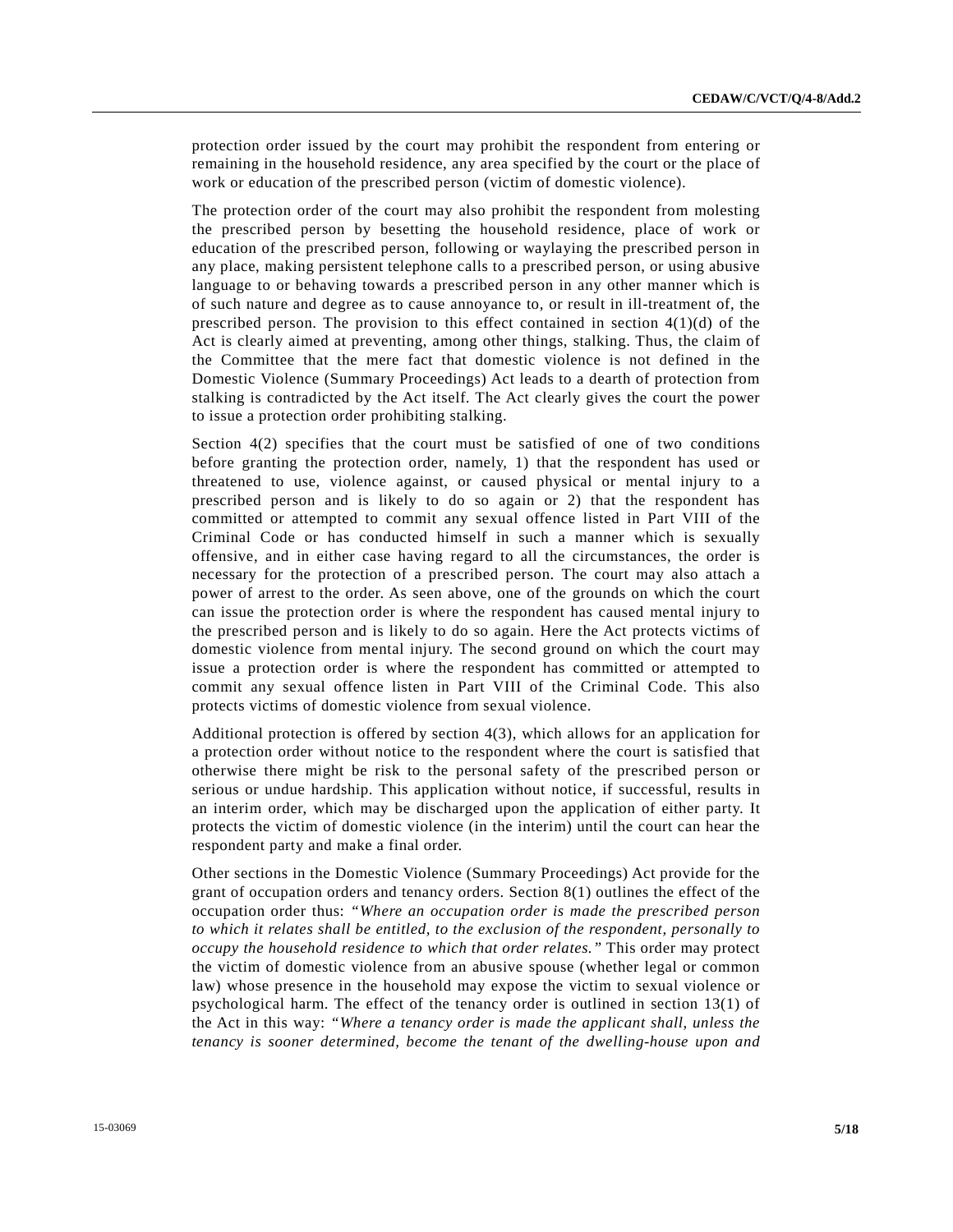*subject to the terms and conditions of the tenancy in force at the time of the making of that order, and the respondent shall cease to be the tenant"*.

**c)** The Act applies to all members (including all women) of the household in question. Section 3 outlines the persons who are entitled to apply under the Act. The spouse of the respondent (being the spouse in respect of whom the alleged conduct has been, or is likely to be perpetrated by the respondent) may apply under the Act. The term "spouse" is defined in section 2 of the Act to include a former spouse, common law spouse or former common law spouse. The term "common law spouse" is defined as someone of the opposite sex who is living with that person as husband or wife although not legally married to that person. Any member of the household may also apply on his or her own behalf or on behalf of another member of the household (section  $3(1)(b)$ ). Additionally, a parent or relative of either spouse not being a member of that household may also apply under the Act (section  $3(1)(c)$ ). The Act does not apply to all women in a vacuum. It applies to all women (and men) who live together as husband and wife whether legally married or not.

As to whether any steps are being taken to review the Act and broaden the scope of the definition of domestic violence to comprise acts of sexual and psychological violence within de facto unions, the Government of Saint Vincent and the Grenadines is committed to taking all steps necessary to eliminate all forms of domestic violence but respectfully disagrees with the Committee's assertion that the scope of the definition of domestic violence is not sufficiently broad to include acts of sexual and psychological violence. As outlined above, the Domestic Violence (Summary Proceedings) Act makes provision for the prevention of mental injury and sexual violence.

While there is no offence called 'domestic violence' in the Criminal Code, the Criminal Code criminalizes many acts, which in many cases constitute domestic violence. Chapter VIII of the Criminal Code contains the provisions on sexual offences. Some noteworthy sexual offences are listed below:

#### *123. Rape*

*(1) A man who rapes a woman is guilty of an offence and liable to imprisonment for life.*

*(2) A man commits rape if —*

*(a) he has unlawful sexual intercourse with a woman who at the time of intercourse did not consent to it; and*

*(b) at that time he knew that she did not consent to the intercourse or he was reckless as to whether she consented or not.*

*(3) If at a trial for a rape offence the court has to consider whether a man believed that a woman was consenting to sexual intercourse, the presence or absence of reasonable grounds for such belief is a matter to which the court is to have regard, in conjunction with any other relevant matters, in considering whether he so believed.*

*(4) In subsection (3), a "rape offence" means any of the following namely, rape, attempted rape, aiding, abetting, counselling and procuring rape or attempted rape, and incitement to rape.*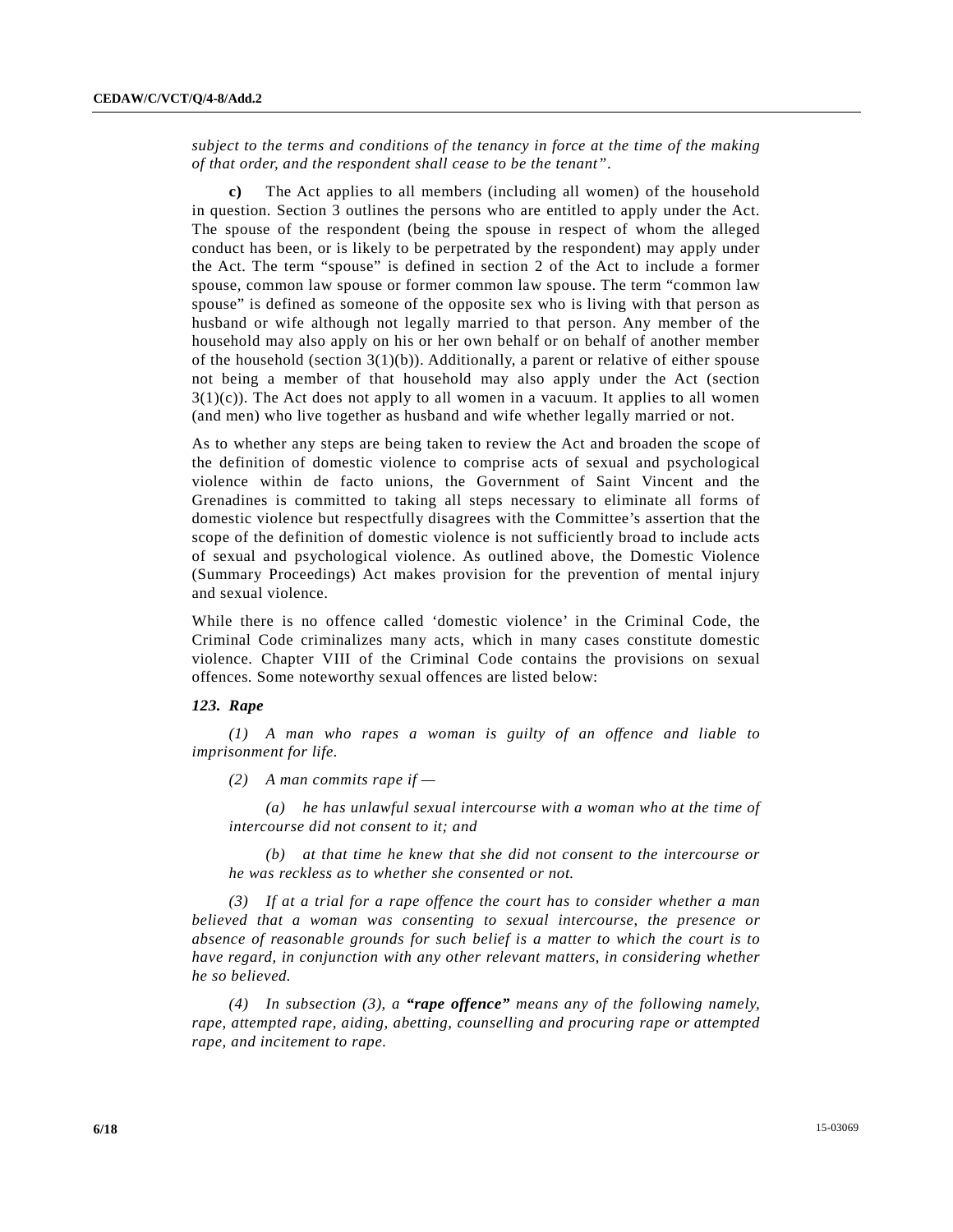*(5) For the purpose of this section a woman is deemed not to have consented to sexual intercourse if her consent is obtained by threat or force, or by use of force, or by means of threats or intimidation of any kind, or by fear of bodily harm, or by means of false representations as to the nature of the act or, in the case of a married woman, by personating her husband.*

### *127. Indecent assault*

*(1) Any man who indecently assaults any person is guilty of an offence and liable —*

*(a) if on a child under the age of fifteen, to imprisonment for five years; and*

*(b) in any other case to imprisonment for two years.*

*(2) A child under the age of fifteen cannot in law give consent which would prevent an act being an assault for the purpose of this section.*

#### *138. Procurement of a woman by threats*

*Any person who procures, or attempts to procure, a woman by threats or intimidation to have unlawful sexual intercourse, whether within Saint Vincent and the Grenadines or elsewhere, is guilty of an offence and liable to imprisonment for two years.*

Other crimes contained in the Criminal Code that are reasonably referable to domestic violence include:

#### *202. Abducting female with intent to marry, etc.*

*Any person who abducts any female with intent to marry or to have sexual intercourse with her, or to cause her to be married or to have sexual intercourse with any other person, is liable to imprisonment for fourteen years.*

### *192. Common assault*

*Any person who unlawfully assaults another is guilty of an offence and, if the assault is not committed in circumstances for which a greater punishment is provided by this Code or any other law, is liable to imprisonment for one year.*

#### *192. Assault Causing Actual Bodily Harm*

*Any person who commits an assault causing actual bodily harm is guilty of an offence and liable to imprisonment for one year.*

Steps are being taken to review the Act and broaden the scope of the definition of domestic violence. The harmonised model Domestic Violence Bill presented by the Secretariat of the Organisation of Eastern Caribbean States (OECS) as part of the harmonised model Family Law Bills is on the current agenda of the Attorney General's Chambers for review with the aim to put forward that document as a final document for submission to the Minister with responsibility for family and social development. The Bill is in the final stages of preparation and it is anticipated that the document will be completed at the earliest by the end of February 2015.

The Model Bill will impact on two existing pieces of legislation directly pertaining to domestic violence. These are: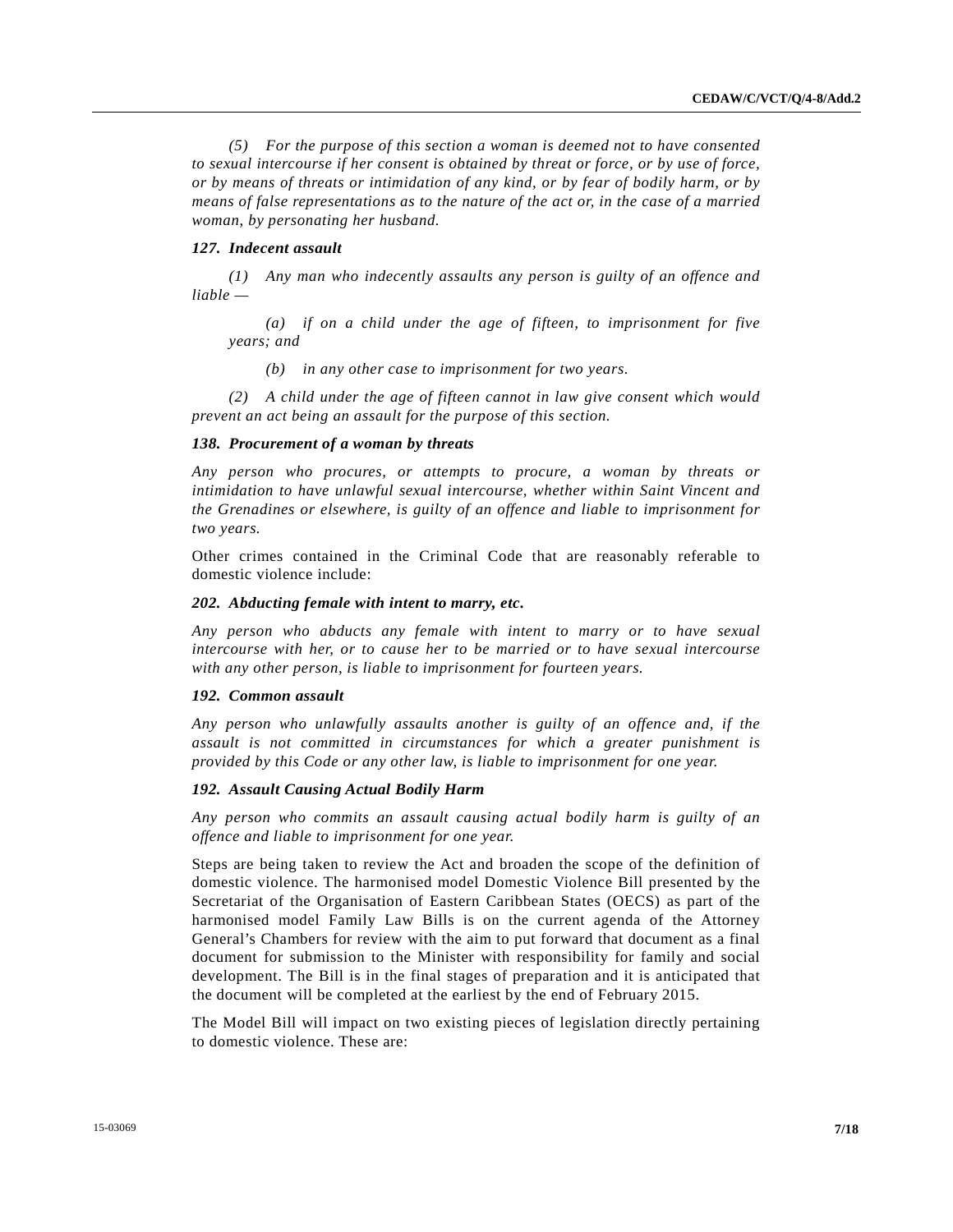1. The Domestic Violence and Matrimonial Proceedings Act, Chapter 227 of the 2009 Revised Edition of the Laws of Saint Vincent and the Grenadines; and

2. The Domestic Violence (Summary Proceedings) Act, Chapter 228 of the 2009 Revised Edition of the Laws of Saint Vincent and the Grenadines.

The Model Bill states that it seeks to provide greater protection for victims of domestic violence and to make provision for the granting of protection orders and for matters incidental thereto and connected therewith.

Some of the recommendations, which guide the reform in this area of domestic violence, are as follows:

(a) It is felt that confining eligibility for protection orders to residential unions omits a large class of persons from protection. Such list of persons eligible to make an application for a protection order should be extended to persons in visiting relationships and to persons who have a child in common even though the persons have not cohabited.

(b) The legislation should give a wide range of persons the authority to intervene on applications made on behalf of children experiencing domestic violence. Additionally, police officers should be empowered to make applications on behalf of battered spouses.

(c) It was recommended that a comprehensive definition of domestic violence be drafted which takes into account all forms of violence and threats of violence which defines the same to include "physical, sexual, emotional or psychological or financial abuse" and a pattern of behaviour of any kind, the purpose of which is to undermine the emotional and mental well-being of a person. The use of financial abuse is based on the understanding that many perpetuators of domestic violence use the withholding of money or the taking away of money as a method of control over the victim.

No measures being taken or envisaged to introduce domestic violence into the Criminal Code because of the wide range of offences covering various acts of domestic violence which exist in the Criminal Code (as outlined above).

8. While there have been no steps to explicitly outlaw and criminalize sexual harassment, the Criminal Code covers indecent assault, common assault and assault causing actual bodily harm.

9. While the Criminal Code does not specifically speak to marital rape, the law is interpreted so as to include rape within a marriage. The courts have recognized marital rape since the landmark case from the United Kingdom of R v R [1992] 1 A.C. 599. It is now settled law that a husband is not immune from a charge of rape of his wife. Amendments to the current legislation may well codify the common law, but the protection exists under the common law.

There has been a recommendation from the Office of the Director of Public Prosecutions to amend the definition of the offence of rape as a part of the overall review of the Criminal Code. The suggested change states: "A person commits an offence if he or she intentionally penetrates the vagina, anus or mouth of another person with his penis without the consent of the other person and without reasonably believing that the other person consents."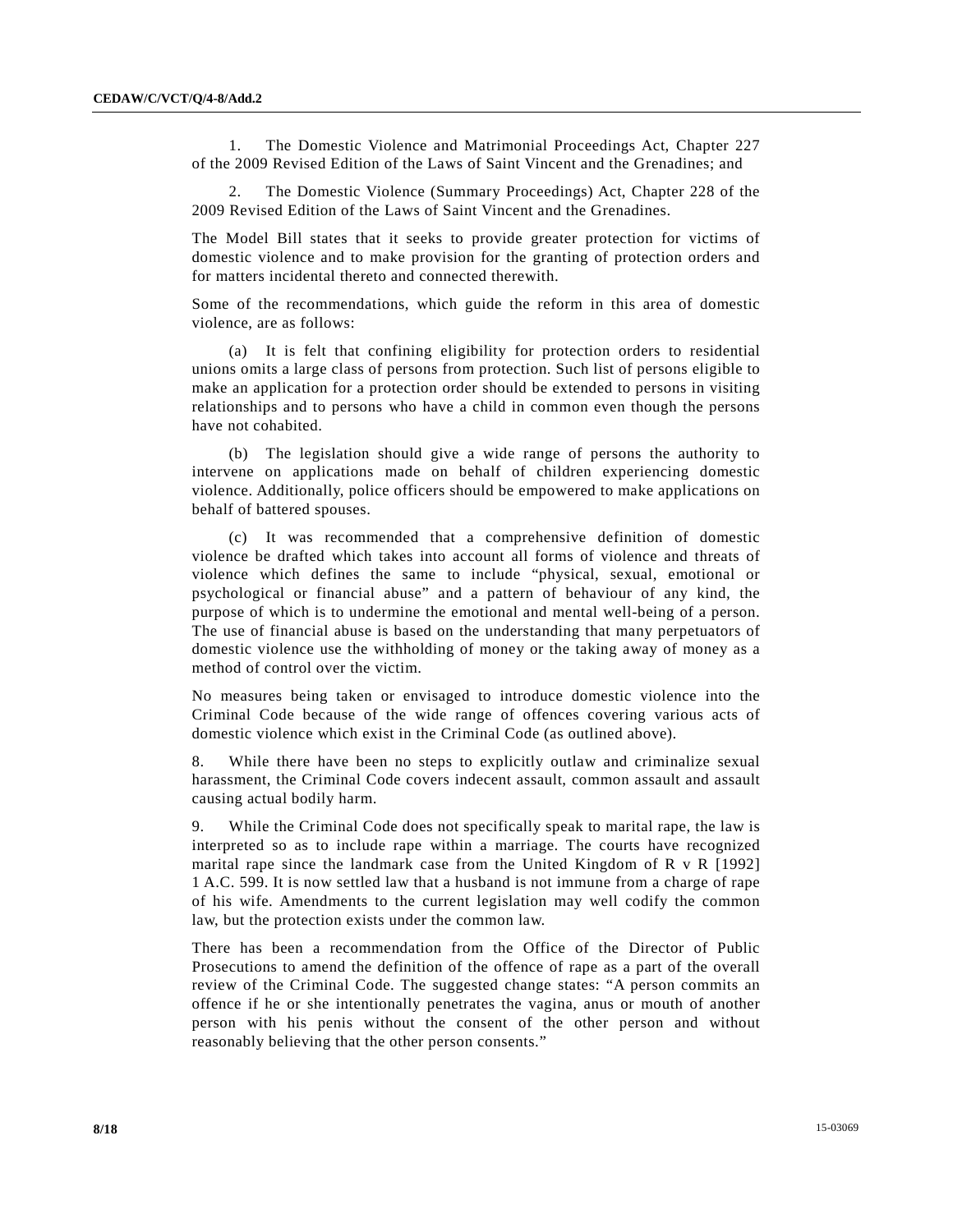10. Please note that protection or occupation orders under the Domestic Violence (Summary Proceedings) Act are issued by the Family Court, which is a Magistrate's Court (not a High Court) as indicated in the Committee's question.

The existence of a hotline for domestic violence victims to call when they are in danger protects these victims from reprisals by perpetrators. The threat of sanctions under the Domestic Violence (Summary Proceedings) Act for breach of a protection order acts as a deterrent in preventing reprisals by perpetrators. Further, breach of the occupation and tenancy orders will result in sanctions under section 115 of the Criminal Code which reads: *"Any person who wilfully disobeys any order, warrant or command duly made, issued or given by any court, officer or person acting in any public capacity and duly authorised in that behalf, is guilty of an offence and liable to imprisonment for two years*".

This too deters reprisals by perpetrator.

The Government established the Crisis Centre in April 2012 to provide residential services for victims of domestic violence and their children. The Centre ensures that women are counselled, rehabilitated and empowered in a secure environment. It is situated in an undisclosed location.

11. An immediate response is made to victims of domestic violence through a hotline, with the support of the Police and the victim is ushered to the nearest place of safety.

### **Trafficking**

12. In a recent address, in the presence of the Ambassador of the United States to Barbados and the Eastern Caribbean, the Prime Minister of Saint Vincent and the Grenadines rejected the United States Department of State's Trafficking in Persons Report 2014 which named Saint Vincent and the Grenadines as a source, transit and destination country for human trafficking. Accordingly, the State strongly disagrees with its designation as a source and destination for trafficking in persons.

Saint Vincent and the Grenadines has made significant progress addressing issues relating to Trafficking in Persons, and remains deeply committed to the fight against Trafficking in Persons. Three human trafficking investigations were initiated in 2014 and five in 2013. The State cannot prosecute an offender if there is no crime committed during the reporting period. The State can only arrest and charge if there is sufficient evidence to do so and there is an independent office of the Director of Public Prosecutions to carry out these processes. The State continues to be very proactive in identifying any victim of trafficking and the State carries out a very widespread sensitization programme. The Anti-Trafficking in Persons Unit is required by law to produce a quarterly report on Human Trafficking.

Some important efforts to combat human trafficking in Saint Vincent and the Grenadines include:

- 1. Enactment of the Prevention of Trafficking in Persons Act, (No. 27 of 2011)
- 2. The establishment of the Anti-Trafficking in Persons Unit (ATIPU) in the Royal Saint Vincent and the Grenadines Police Force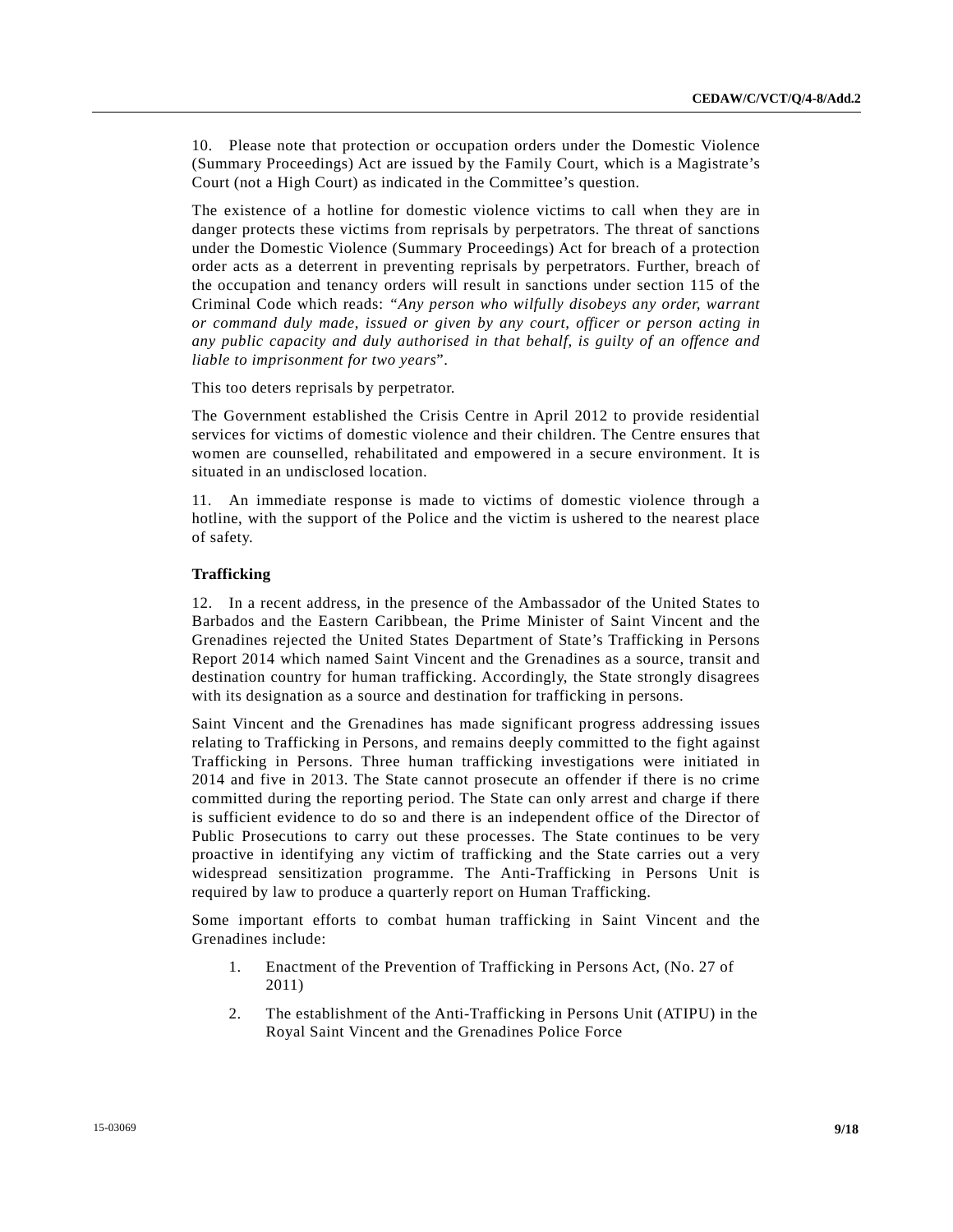- 3. Training Workshops on Trafficking in Persons for Government Officials and NGOs
- 4. Awareness Campaigns on Trafficking in Persons
- 5. Establishment of a Crisis Centre
- 6. Investigating of possible trafficking in persons case(s)
- 7. The formation of a National Task Force against TIP
- 8. Formation of Working Group against TIP
- 9. Tightening of the country's visa restrictions
- 10. A three-year National Action Plan (work in progress) has been developed to establish cooperation among the Organisation of Eastern Caribbean States (OECS) member States.

#### **Participation in Political and Public Life**

13. The Constitution does not provide a threshold or quota system for women in Parliament. However, the current Constitution does not disbar women from political life. At the time of writing, one of the six appointed Senators is a woman and one out of fifteen of the Parliamentary Representatives is a woman. The Attorney General who is a woman is recognized as a member of the House of Assembly. The Clerk of the House of Assembly (in some countries known as the Secretary General) is a woman. Therefore, the percentage of women in the House of Assembly (Parliament) is approximately 19%. This number has been higher in the past. In relation to women in public life, there are higher percentages of women in middle management and senior management positions than there are men.

#### **Transmission of Nationality to Spouses**

14. Section 93 of the Constitution outlines the persons who are entitled upon making an application to be registered as citizens. The provisions applicable to husbands and wives are identical save and except section  $93(1)(f)$  which applies to women but not to men. Section 93(1)(f) reads: *any woman who, before the commencement of this Constitution, has been married to a person — (i) who becomes a citizen by virtue of section 90 of this Constitution; or (ii) who, having died before such commencement, would but for his death have become a citizen by virtue of that section,*

*But whose marriage has been terminated by death or dissolution before such commencement.*

### **Alleged Discriminatory Requirement that obliges mothers to obtain fathers' signature on passport application of the child**

There is no requirement that the father must sign the passport application of a child who lives with his or her mother. There is no such requirement in the Passport Act neither is such a requirement imposed in administrative practice. Regulations 6(3) and (4) of the Regulations to the Passport Act read as follows:

*(3) A person applying for a separate passport in respect of a child under the age of eighteen years shall apply on the appropriate form, forwarding such*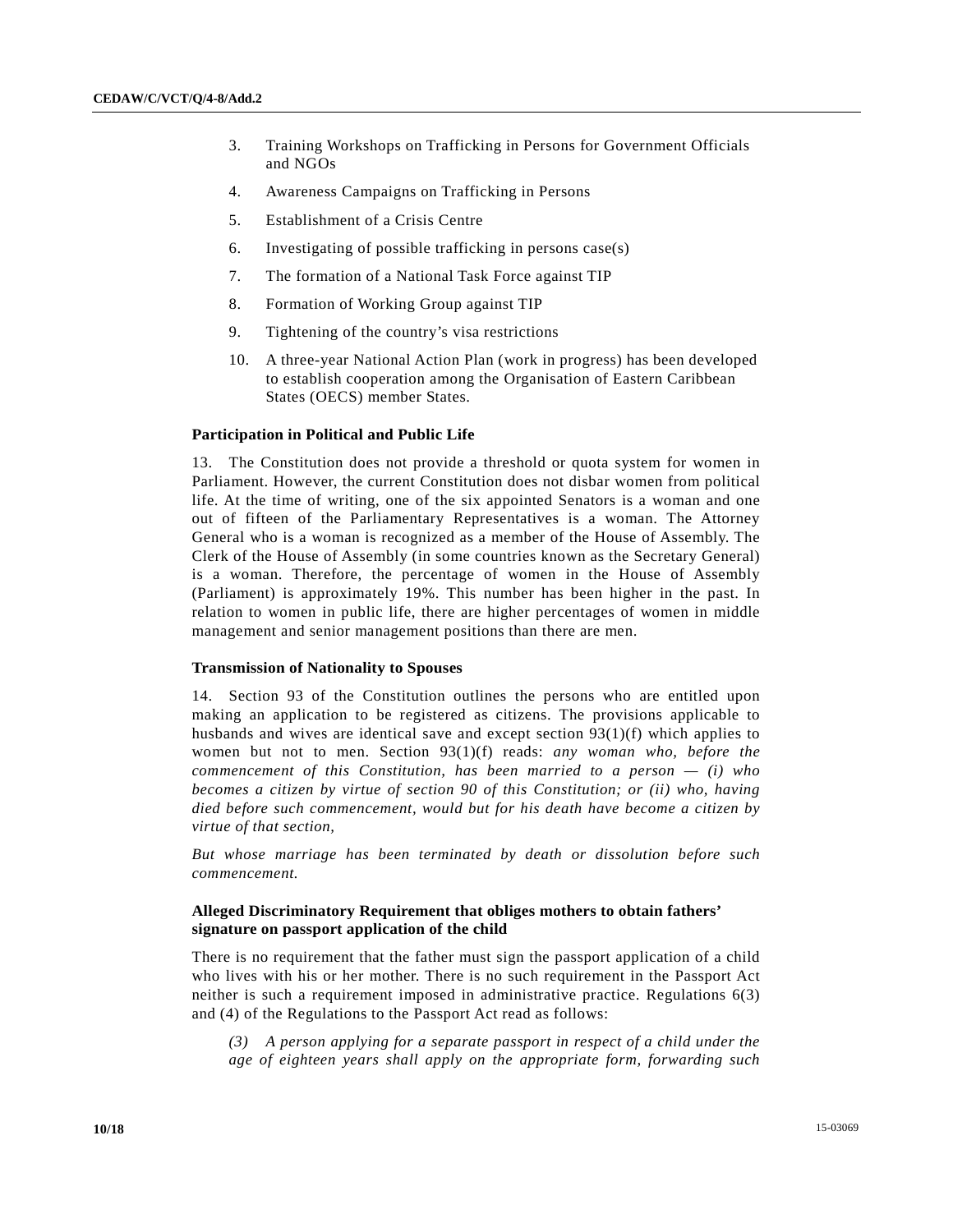*documents of identification as may be required by the authorized officer and where applicable documents of registration or naturalization.*

*(4) Notwithstanding the provisions of paragraph (3) of this regulation no child under the age of eighteen years may be granted a passport without the written consent of the father or mother or other legal guardian or in the case of a child born out of wedlock the parent who has custody of such child or his legal guardian.*

These regulations confirm that when applying for a passport for a child the signature of one parent or guardian would suffice.

### **Education**

### 15. **Background to meeting students' needs through the National Curriculum and Assessment Framework**

To meet the demand for universal access to primary and secondary education of high quality, the National Curriculum and Assessment Framework (NCAF) is designed as a unitary twelve-year curriculum based on an inter-related spiral of learning outcomes that progressively meet the developmental levels of all Vincentian students, including those with special needs, as they pass from grade to grade. The learning outcomes are integrated and balanced not only to promote the cognitive development of every child, but also their affective and psychomotor development. (Draft NCAF 2006).

### **Health and Family Life Education as a means to address the issue of preventing unwanted Adolescent Pregnancy**

One curriculum offering of the Ministry of Education is Health and Family Life Education, which is a core subject in the National Curriculum and Assessment Framework. Health and Family Life Education a comprehensive life-skill based programme focuses on the development of the whole person with the aim, inter alia to increase the ability to practise responsible decision-making about social and sexual behaviour.

The Health and Family Life Education Programme is a vital ingredient in combating a number of social ills, which continue to threaten the very fabric of our society. These include, negative peer pressure, violence, early and unwanted pregnancies, child sex abuse, disintegration of families, unhealthy sedentary life-styles etc.

The research suggests that competence in the use of life-skills can:

- Delay the onset of drug abuse
- Prevent high-risk sexual behaviours
- Facilitate anger management and conflict resolutions
- Improve academic performance
- Promote positive social adjustment

The life-skills inculcated in our students include:

- Decision making
- Problem solving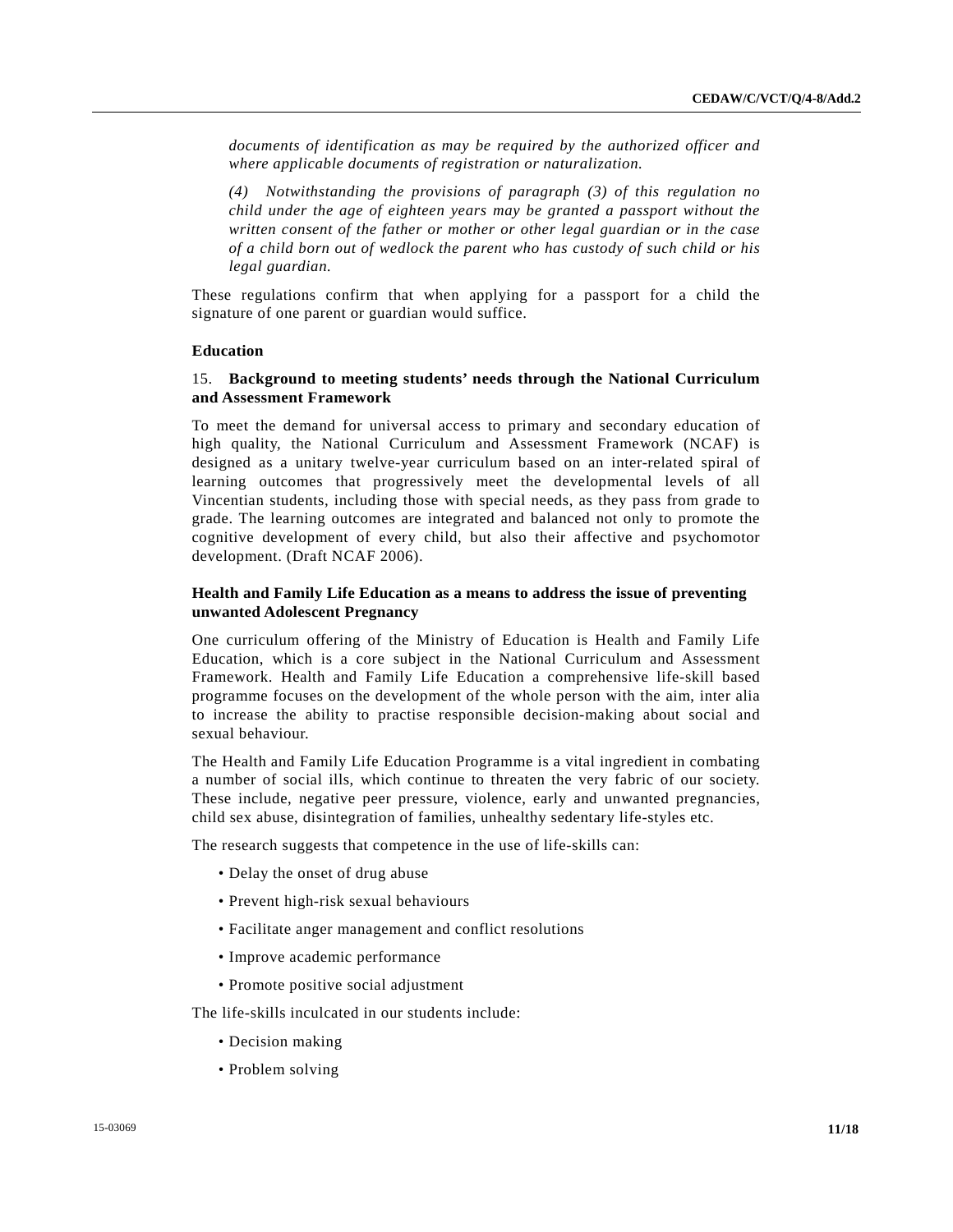- Creative thinking
- Effective communication
- Interpersonal relationship skills
- Self-awareness
- Empathy
- Negotiation and refusal skills
- Assertiveness

### **Content**

The curriculum is organized around four strands referred to as themes

The four themes/strands are:

- 1. Self and interpersonal relationships
- 2. Maintaining a healthy holistic lifestyle
- 3. Sexuality and Sexual health
- 4. Managing the environment

Sample lesson plans accompany the Health and Family Life Education manuals.

Some Methods/Strategies used to teacher Health and Family Life Education

- Role-play
- Panel discussions
- Drama
- Fish bowl
- Use of films/videos
- Field trips
- Lectures
- Peer sharing
- Debates

### **Recommended texts (Secondary level)**

Health and Family Life Education Student's book 1, 2 and 3 by Gerald Drakes, Mavis Fuller, Christopher Graham and Barbara Jenkins.

The texts support the Curriculum themes, which include the theme Sexuality and Sexual Health and explores topics such as, coping with puberty, sexuality, gender and gender roles, teenage sexual choices, communication about sexual issues, unplanned teenage pregnancy, reproductive health risks, Choices to reduce risk, what does it mean to be ready ABCs — abstinence just wait, STIs, HIV/AIDS, sexual abuse, protecting myself, managing sexual feelings, money and sex, getting support.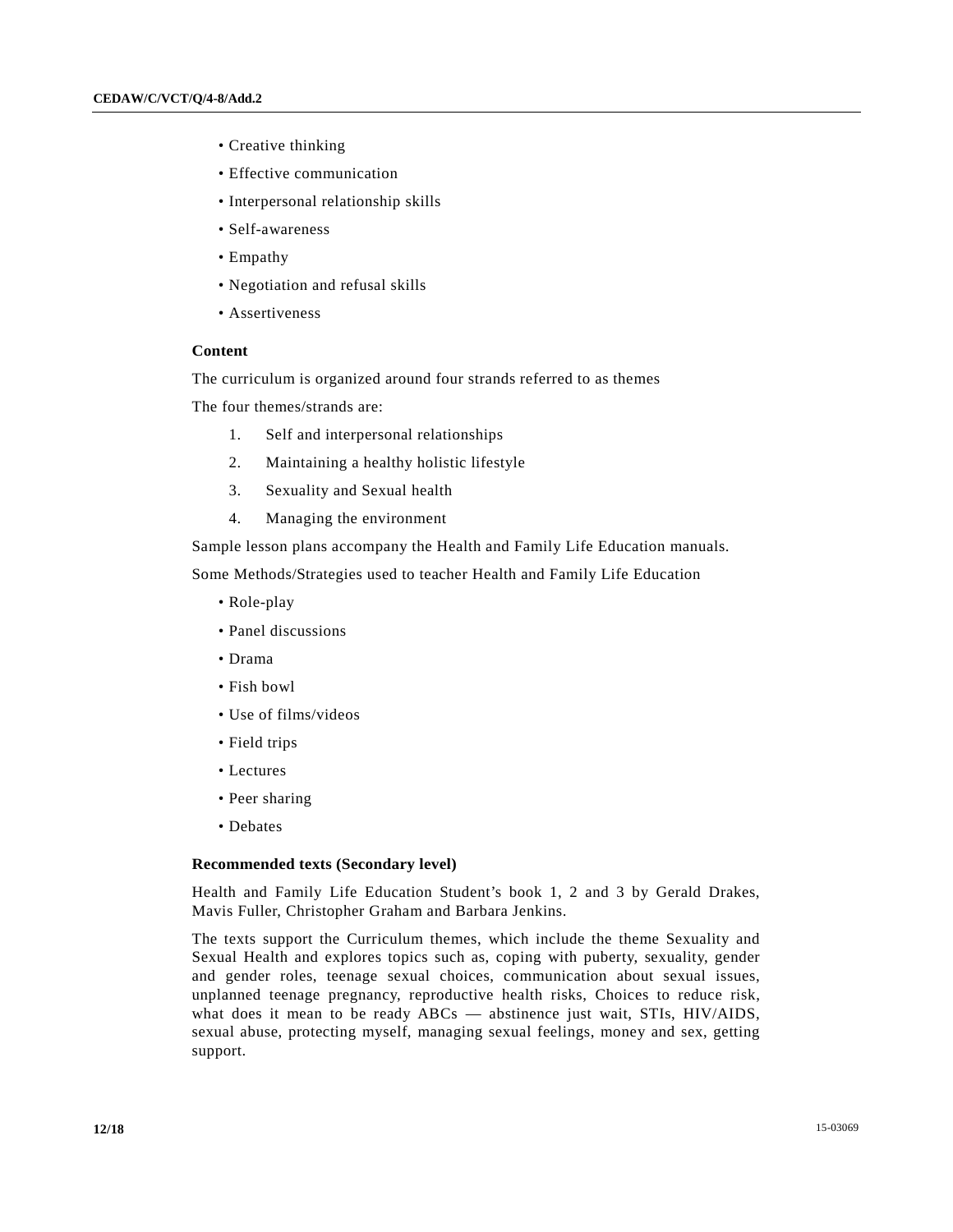The Ministry of Education works in collaboration with the Ministry of Health, Wellness and the Environment in relation to their Youth Guidance Programme and Counselling in the Health Care Service. Additionally, to ensure our teachers are equipped to deliver the life-skills based HFLE programme, our teachers access the training programme in HFLE, which is offered through the Community College, Division of Teacher Education.

The Ministry of Education avails itself of regional training, which relates to Health and Family Life Education through agencies such as the United Nations Children's Fund (UNICEF), the United Nations Population Fund (UNFPA), and Caribbean Community (CARICOM). As recent as September 2014, Saint Vincent and the Grenadines was represented at UNFPA's workshop on the "Integrated Strategic Framework for the Reduction of Adolescent Pregnancy in the Caribbean".

Since 2003, a total of 227 adolescent pregnant girls have benefitted from the programme.

### **Employment**

16. The Board of the National services is responsible for the Implementation, Coordination and Monitoring of the National Insurance Service Act. The protection of Employment Act (2003) and The Equal Pay Act (1992) are implemented, coordinated and monitored through the Department of Labour. The Wages Council Act is monitored, implemented and coordinated through the Department of Labour. Financial and Human resources are monitored by Government's Machinery through the Department of Labour, the Ministry of Finance and Economic Planning.

There is no differentiation in wages according to gender. Wages are equal across the various sectors: For example:

#### **Security Guards**

\$720.00 Per Month, \$180.00 per week or \$3.75 per hour

#### **Security guard employed on a day-to-day**

\$30.00 for an 8-hour day or part thereof, or \$3.75 per hour

### **Saint Vincent and the Grenadines Wages Regulations 2008, pg. 118**

### **Distribution of employed by sex**

This Information was captured by the population and housing census 2012 (Sex Sector, Industry, Age). However, the finding will be published later this year (2015) also the Department of Labour will be conducting a life survey which will include the information mentioned above.

### **Health**

17. Sexual and reproductive health and rights are managed primarily through the Family Planning Unit in the Ministry of Health, Wellness and the Environment. The Family Planning Coordinator conducts a range of activities, including visits to secondary schools, technical institutions, as well as the four divisions of the St. Vincent and the Grenadines Community College, during which adolescents and teenagers are engaged in conversations about sexual and reproductive health issues,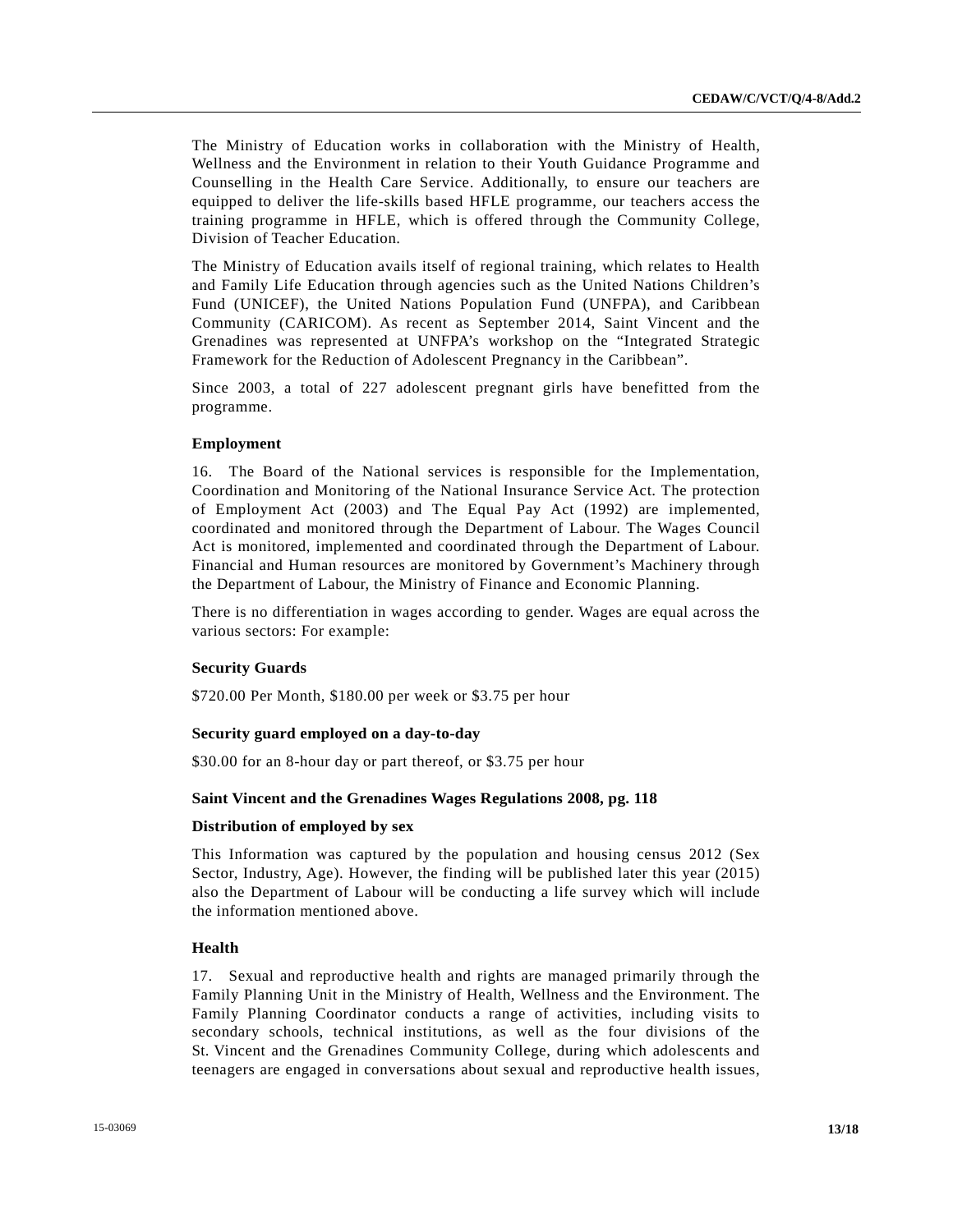including the availability of family planning services, sexually transmitted infections and contraceptives.

All persons over the age of 18 are guaranteed family planning services.. However, persons under the age of 18 must be accompanied by an adult. Persons under the age of 18 who are already parents are not required to be accompanied by an adult to access these services.

Measures are in place to disseminate information on contraceptive methods, including emergency contraceptives.

18. While abortion is generally illegal in Saint Vincent and the Grenadines, there are exceptions.

Section 149 (1) of the Criminal Code Cap 171 of the Revised Edition of the Laws of Saint Vincent and the Grenadines, 2009 (hereinafter referred to as "the Act") states that it is an offence for any person to unlawfully use any means with intent to procure the miscarriage of a woman, whether she is pregnant or not. This offence carries a term of up to fourteen years in prison.

### Termination of a pregnancy is legal where:

a) It is performed by a medical practitioner in a hospital or other establishment approved for that purpose by the Chief Medical Officer, **and** two medical practitioners are of the opinion, formed in good faith that: 1) the continuation of the pregnancy would involve risk to the life of the pregnant woman, or injury to her physical or mental health or of any existing children of her family, greater than if the pregnancy were terminated; **or** 2) that there is substantial risk that, if the child were born, it would suffer from such physical or mental abnormality as to be seriously handicapped (section 149(2) of the Act);

b) It is performed by a registered medical practitioner in a case in which he is of the opinion, formed in good faith, that the termination is immediately necessary to save the life of or to prevent grave permanent injury to the physical or mental health of, the pregnant woman (The proviso to section 149(2) of the Act);

It is performed in a hospital or other establishment approved for that purpose by the Chief Medical Officer, if the pregnancy had resulted from an act of rape or incest, whether or not any person had been charged with the offence of rape or incest which resulted in the pregnancy in question (section 149(4) of the Act).

It must be noted that a woman who attempts her own miscarriage is guilty of an offence (section 150 of the Criminal Code) and any person who unlawfully supplies poison, etc., with intent to procure a miscarriage is guilty of an offence (section 151 of the Criminal Code).

The requirement of spousal consent for tubal ligation is not in our laws. It is an administrative practice, which has been applied by the health authorities since colonial times. However, physicians using their discretion may perform tubal ligation without the consent of the spouse considering each patient's individual circumstances. Both parties to the marriage are counselled and it is explained that tubal ligation is a final decision in Saint Vincent and the Grenadines. If the husband does not agree to his wife not having tubal ligation and the wife is still desirous of having the procedure done, she will not be denied. The state grateful to the Committee for focusing our attention on this issue for public discussion in a range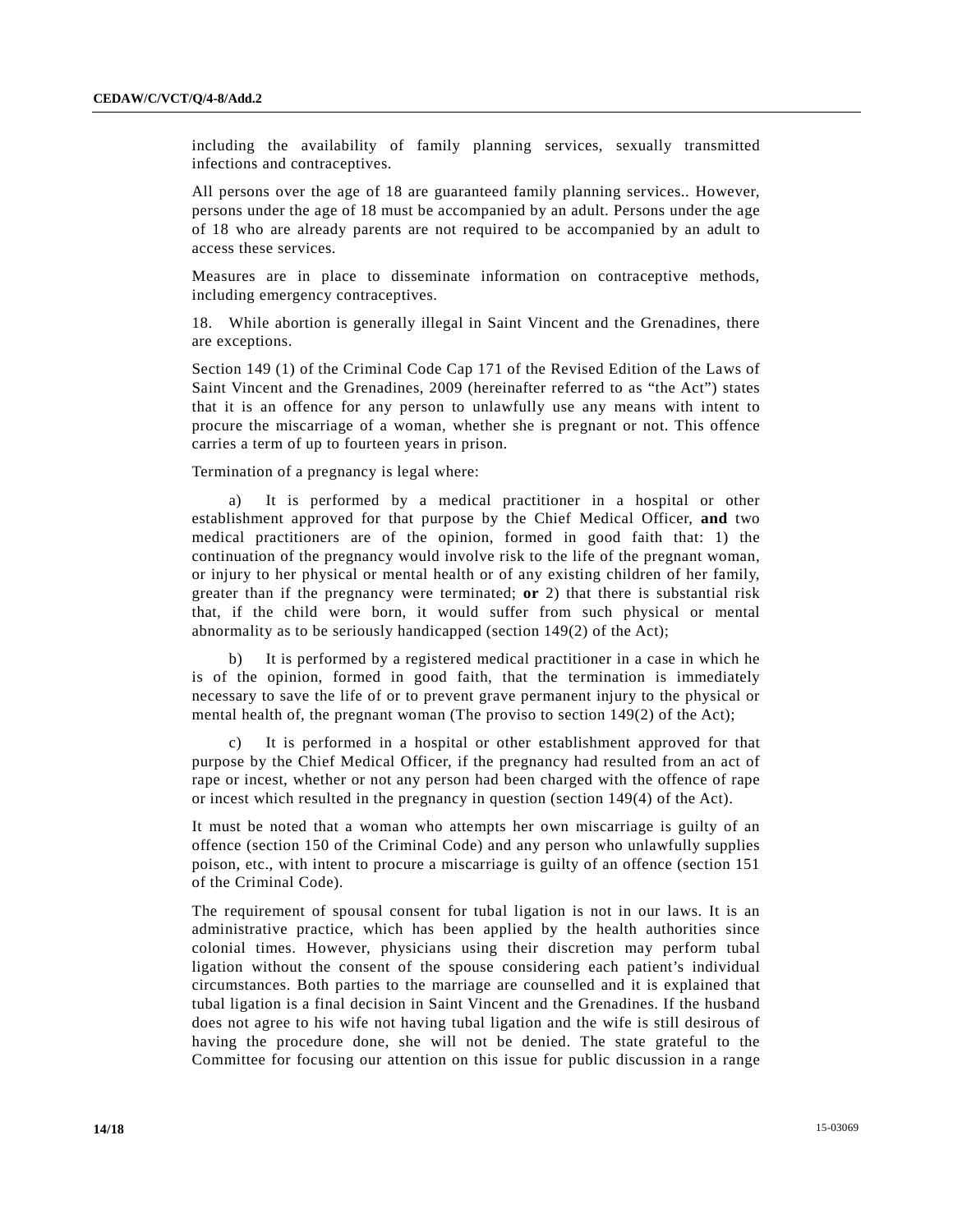of reforms, which are to be embodied in the elaboration of a Patient's Charter of Rights and Responsibilities, which the Honourable Prime Minister is opening up to parliamentary debate in his announcement in his budget address on January 28th 2015.

In this country there are no "backstreet abortions". They are all performed by qualified medical practitioners. The matter as to whether abortions by doctors have been done outside the framework of the law in any individual case has not been brought to the attention of the prosecuting authorities with any credible evidence for preferment of charges.

Our health statistics will show that statistically on an annual basis there are zero maternal deaths, occasionally there is one. If the number reaches two, the fact that there are two maternal deaths would trigger a serious investigation. In the year 2013 there were two maternal deaths.

As to whether the State envisages removing the harsh punitive legislative provisions imposed on women who undergo abortion, in line with the Committee's General Recommendation 24 (1999) on women and health, the State will put it under review for public discussion.

### **Disadvantaged groups of women**

19. The Government of Saint Vincent and the Grenadines established the Farmer Support Company (FSC) in 2014 to facilitate credit delivery to farmers through a revolving fund of XCD\$6 Million. The FSC is financed mainly through the Farm Support Programme. Loans extended attract an annual rate of interest of 2% on the declining balance.

Application for loans is open to all Vincentians. There is no discrimination based on gender, race, class, ethnicity or other affiliation. However, applicants must meet the following criteria:

- 1. Be a citizen of Saint Vincent and the Grenadines;
- 2. Be a registered farmer/agro-marketer;
- 3. Be operating/intend to invest in the banana, non-banana crops, poultry or arrowroot sub-sectors;
- 4. Have a feasible investment proposal that will facilitate making a profit and fully repay the loan; and
- 5. Must have a business plan for any loan request greater than EC\$20,000. In which case the Ministry of Agriculture would provide assistance in the preparation of the business plans.

As at the 31st December 2014, 52 % (284) of the rural women who applied for loans have received credit. These loans were used to make investment in a number of businesses ranging from root crop production to marketing.

Although it is believed that the FSC is providing a valuable service, especially since it allows persons who would not have otherwise had access to credit through a regular financing institution to access credit, there has not been any formal impact assessment done to determine the true impact of the intervention.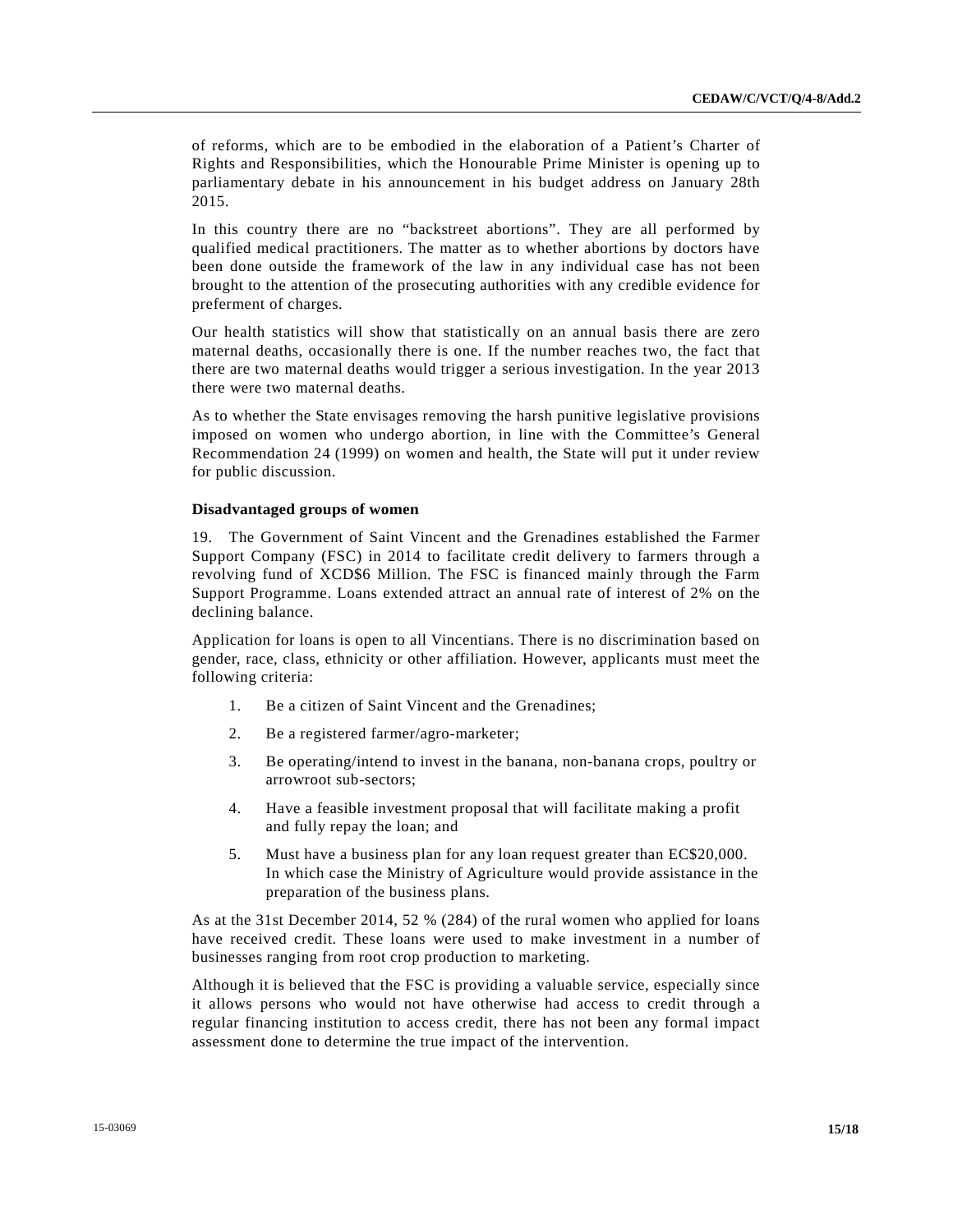National Development Foundation was incorporated on 26th October 1983 as a private non-profit development organization. Its main purpose is to promote selfhelp development among the less privileged sectors primarily through the provision of credit, technical assistance and training in the initiation and/or development of owner managed enterprises.

20. The Government of Saint Vincent and the Grenadines provides access to **health-care services** throughout Saint Vincent and the Grenadines through rural clinics, polyclinics and hospitals. There is no specialized health care facility or service for rural women since they are not discriminated against in accessing these services. Currently, there are 32 rural clinics and 5 rural hospitals, which provide services specifically for women among other services. These include anti natal, Pap smear, postnatal, breast examination and family planning services. Rural women have been accessing these services at no cost to them. Wherever there is a cost applied to the service, this is done for all Vincentian (men and women) ages 18 to 60 years. Where the healthcare services are offered only at hospital in Kingstown, they are made available to everyone including rural women. The extent to which these women are actually able to access these services would depend on their individual situation such as their ability to pay for the services, and not that they are denied access to them.

In terms of **childcare services**, measures have been taken to facilitate and enhance access for rural women. The Government has constructed nine (9) preschools and plans are in place to construct another nine (9). Eight (8) of these preschools are in rural communities, including one (1) in the area with the largest percentage of persons of Amerindian descent. These schools target persons within the low income group and have been quite beneficial to rural women who can now leave their children at these preschool free of cost while they engage in various forms of livelihood activities.

There is in place a policy document — the Strategic Plan for Rural Development since 2008. This is a twelve (12) year plan, which set forth broad objectives and strategies for the development of rural communities. Though it does not focus on women specifically, issues affecting rural women were considered in its design.

The indigenous population in Saint Vincent and the Grenadines is spread out over several communities with the majority residing in the Constituency of North Windward. One has to be careful in making a correlation between the predominance of the people of Amerindian descent in the Georgetown/ Sandy Bay Census Division in which North Windward constituency falls, and the level of poverty. The situation which is described in the report can be attributed to several factors including remoteness and culture, not necessarily ethnicity, as similar level of poverty is seen in other remote communities such those in the Chateaubelair and Colonaire Census Divisions, which have little or no Amerindian descendants.

However, in the absence an explicit policy targeting rural and indigenous women there are projects designed and implemented to bring social and economic benefits primarily to these groups. Besides the government organizations, programmes such as the Basic Need Trust Fund (BNTF), and other Civil Society organizations have been implementing projects, in the North Windward area and in other rural communities where women are the primary beneficiaries.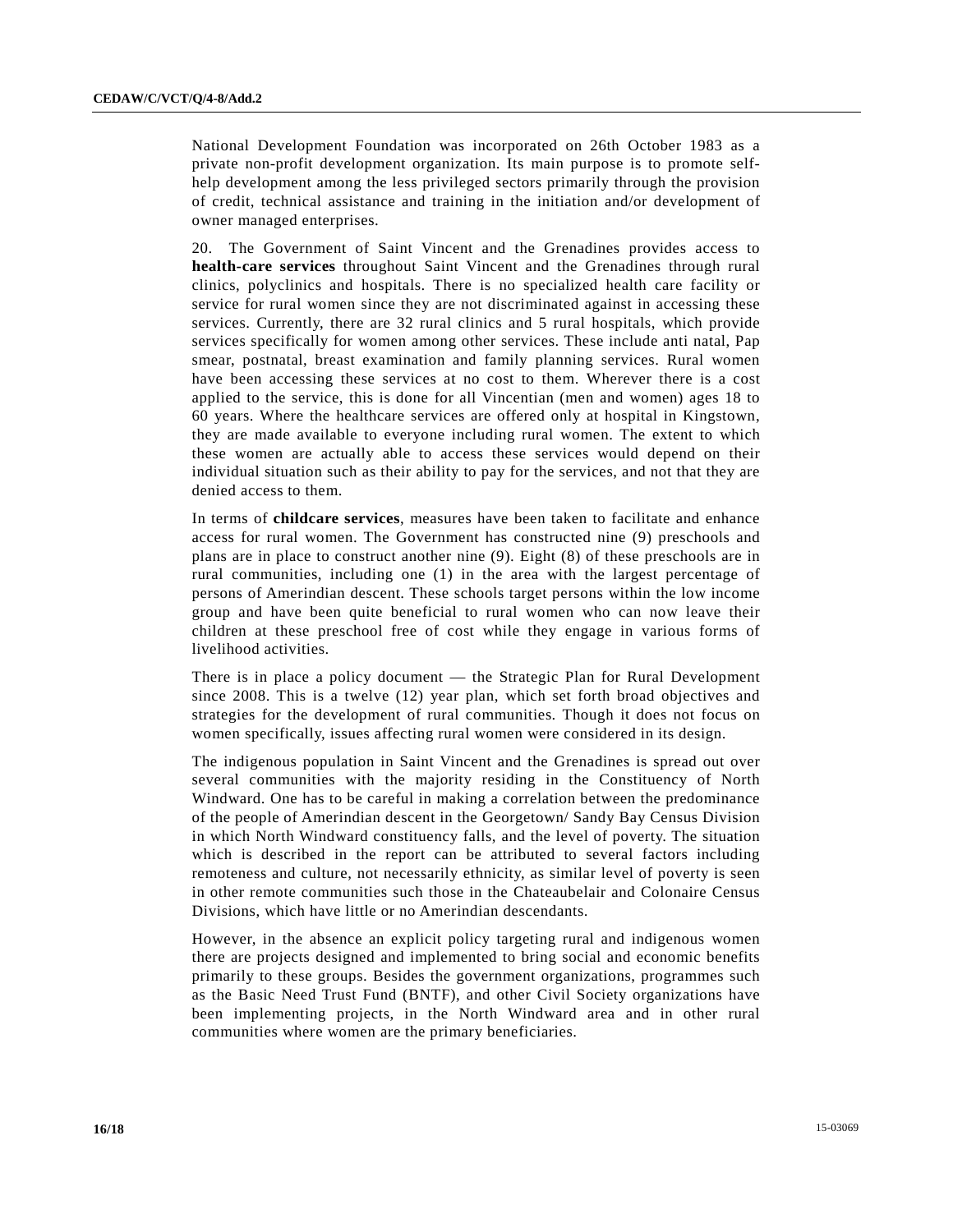BNTF, for instance, has considered gender as an important cross-cutting theme and has encouraged female participation in its interventions at the community level. It has sponsored projects to allow women access to social services and economic development. These include:

- Skills training hairdressing and cosmetology, vegetable production, leadership, garment manufacturing, plumbing, electrical installation and culinary arts
- Daycare services to permit safe places for children of mothers who work or are seeking employment
- Market to permit vending of agricultural produce, art and craft.

The Ministry of Agriculture through the Rural Transformation Unit recently completed a project with rural and indigenous women, aimed at fostering economic development.

Access to social services is provided to all Vincentian through the government's Social Safety-net programmes. There are several of such Social Safety Net programs. The *Re-entry of Teen Mothers into the Secondary School System* is the most beneficial to rural women. Since the inception of the programme in 2003, 227 teen-mothers have re-entered secondary schools across Saint Vincent and the Grenadines. Currently 61 of them are in rural schools.

In relation to **access to transportation**, the rural communities have seen a significant improvement in roads. Since 2008 BNTF alone has constructed nearly 8.5 km of paved access roads in ten (10) communities, hence providing access to rural residents in those areas. The construction of the Yourmei Bridge in the North Windward constituency has proved beneficial to all indigenous persons in that constituency. An area that was almost impassable when there is heavy rain. There are other such projects in many other rural communities. However much can be done to improve feeder roads, which by nature would benefit rural women who comprise 2311 out of the 7006 registered farmers.

### **Marriage and Family Relations**

21. The law does not provide an automatic right to a legal spouse or common law spouse to property acquired during the union. The onus is on the spouse (whether legal or common law) to prove that they contributed to the acquisition of the property and to claim in court, oftentimes by way of constructive trust. This legal position is based on the United Kingdom common law.

There is a framework both through the Organisation of Eastern Caribbean States (OECS) and the Caribbean Community (CARICOM) where the State seeks to work in tandem on legislative measures to guarantee the protection of women in de facto unions, as well as many other gender-related issues.

### **Optional Protocol and amendment to article 20, paragraph 1**

22. Saint Vincent and the Grenadines is currently working towards becoming a party to the Optional Protocol to the CEDAW Convention and accepting the amendment of article 20(1) of the Convention by the end of the year 2015. The State is grateful to the Committee for drawing these two outstanding matters to its attention.